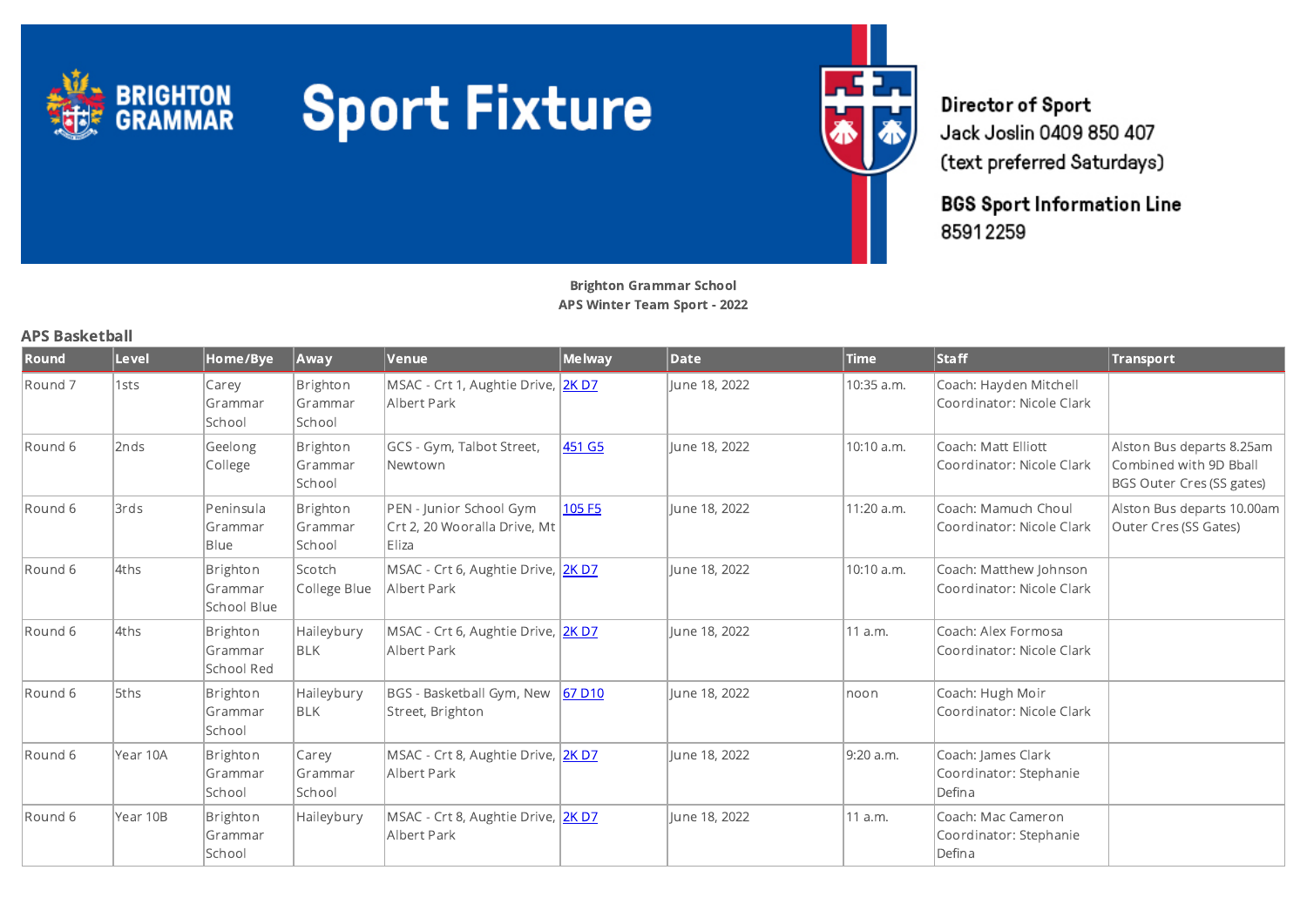| Round 6 | Year 10C    | Haileybury<br>MAG                  | Brighton<br>Grammar<br>School     | HY - Gym 2, 855-891<br>Springvale Road,<br>Keysborough                                      | 88 J <sub>2</sub>  | June 18, 2022 | 9:40 a.m.  | Coach: Hamish Cameron<br>Coordinator: Stephanie<br>Defina     |                                                                                      |
|---------|-------------|------------------------------------|-----------------------------------|---------------------------------------------------------------------------------------------|--------------------|---------------|------------|---------------------------------------------------------------|--------------------------------------------------------------------------------------|
| Round 6 | Year 10D    | Brighton<br>Grammar<br>School      | Haileybury                        | <b>BGS - Parkdale Secondary</b><br>College Basketball Court 2,<br>116 Warren Rd, Mordialloc | 87 G <sub>8</sub>  | June 18, 2022 | 10:45 a.m. | Coach: Alex Formosa<br>Coordinator: Stephanie<br>Defina       |                                                                                      |
| Round 6 | Year 9A     | Brighton<br>Grammar<br>School      | St Kevin's<br>College             | MSAC - Show Court 2,<br>Aughtie Drive, Albert Park                                          | <b>2KD7</b>        | June 18, 2022 | 10:10 a.m. | Coach: Dax Khanna<br>Coordinator: Christian<br>Machar         |                                                                                      |
| Round 6 | Year 9B     | Brighton<br>Grammar<br>School      | Wesley<br>College WCS             | MSAC - Show Court 1,<br>Aughtie Drive, Albert Park                                          | <b>2KD7</b>        | June 18, 2022 | 8:30 a.m.  | Coach: Ryan Heath<br>Coordinator: Christian<br>Machar         |                                                                                      |
| Round 6 | Year 9C     | Scotch<br>College Red              | Brighton<br>Grammar<br>School     | MSAC - Crt 5, Aughtie Drive, 2K D7<br>Albert Park                                           |                    | June 18, 2022 | 10:10 a.m. | Coach: Daniel Raberger<br>Coordinator: Christian<br>Machar    |                                                                                      |
| Round 6 | Year 9D     | Geelong<br>College                 | Brighton<br>Grammar<br>School     | GCM - Gym Court 2,<br>Aberdeen St, Newtown                                                  | 451 D <sub>3</sub> | June 18, 2022 | 10:10 a.m. | Coach: Christian Machar<br>Coordinator: Christian<br>Machar   | Alston Bus departs 8.25am<br>(Combined with 2nds Bball)<br>BGS Outer Cres (SS gates) |
| Round 6 | Year 8A (1) | Brighton<br>Grammar<br>School      | Scotch<br>College                 | BGS - Basketball Gym, New<br>Street, Brighton                                               | 67D10              | June 18, 2022 | 10 a.m.    | Coach: Sam Fitzgerald<br>Coordinator: Scott Davies            |                                                                                      |
| Round 6 | Year 8B (1) | Brighton<br>Grammar<br>School      | St Kevin's<br>College<br>Green    | BGS - Basketball Gym, New<br>Street, Brighton                                               | 67 D <sub>10</sub> | June 18, 2022 | 11 a.m.    | Coach: James Dann<br>Coordinator: Scott Davies                |                                                                                      |
| Round 6 | Year 8C     | St Kevin's<br>College              | Brighton<br>Grammar<br>School     | SKC - Wilding Centre Crt 2,<br>Moonga Road, Toorak                                          | 59 B <sub>2</sub>  | June 18, 2022 | 11 a.m.    | Coach: Rafay Rizwan<br>Coordinator: Scott Davies              |                                                                                      |
| Round 6 | Year 8D     | Haileybury<br><b>BLK</b>           | Brighton<br>Grammar<br>School     | HY - Newlands Sports Hall,<br>855 - 891 Springvale Road,<br>Keysborough                     | 88 <sup>19</sup>   | June 18, 2022 | 8 a.m.     | Coach: Callum McPeake<br>Coordinator: Scott Davies            |                                                                                      |
| Redraw  | Year 7A (1) | Brighton<br>Grammar<br>School      | Scotch<br>College                 | BGS - Basketball Gym, New<br>Street, Brighton                                               | 67 D <sub>10</sub> | June 18, 2022 | 9 a.m.     | Coach: Sam Murray<br>Coordinator: Kristina Di<br>Natale       |                                                                                      |
| Redraw  | Year 7B (1) | Brighton<br>Grammar<br>School      | St Kevin's<br>College             | BGS - Basketball Gym, New<br>Street, Brighton                                               | 67D10              | June 18, 2022 | 8 a.m.     | Coach: Oscar Mackechnie<br>Coordinator: Kristina Di<br>Natale |                                                                                      |
| Redraw  | Year 7C (1) | Brighton<br>Grammar<br>School Blue | Xavier<br>College                 | BGS - Parkdale Secondary<br>College Basketball Court 3,<br>116 Warren Rd, Mordialloc        | <b>87 G8</b>       | June 18, 2022 | 10:45 a.m. | Coach: Jemma Whitson<br>Coordinator: Kristina Di<br>Natale    |                                                                                      |
| Redraw  | Year 7C (1) | Haileybury                         | Brighton<br>Grammar<br>School Red | HY - Gym 2, 855-891<br>Springvale Road,<br>Keysborough                                      | <u>88 J9</u>       | June 18, 2022 | 10:30 a.m. | Coach: Harrison Reilly<br>Coordinator: Kristina Di<br>Natale  |                                                                                      |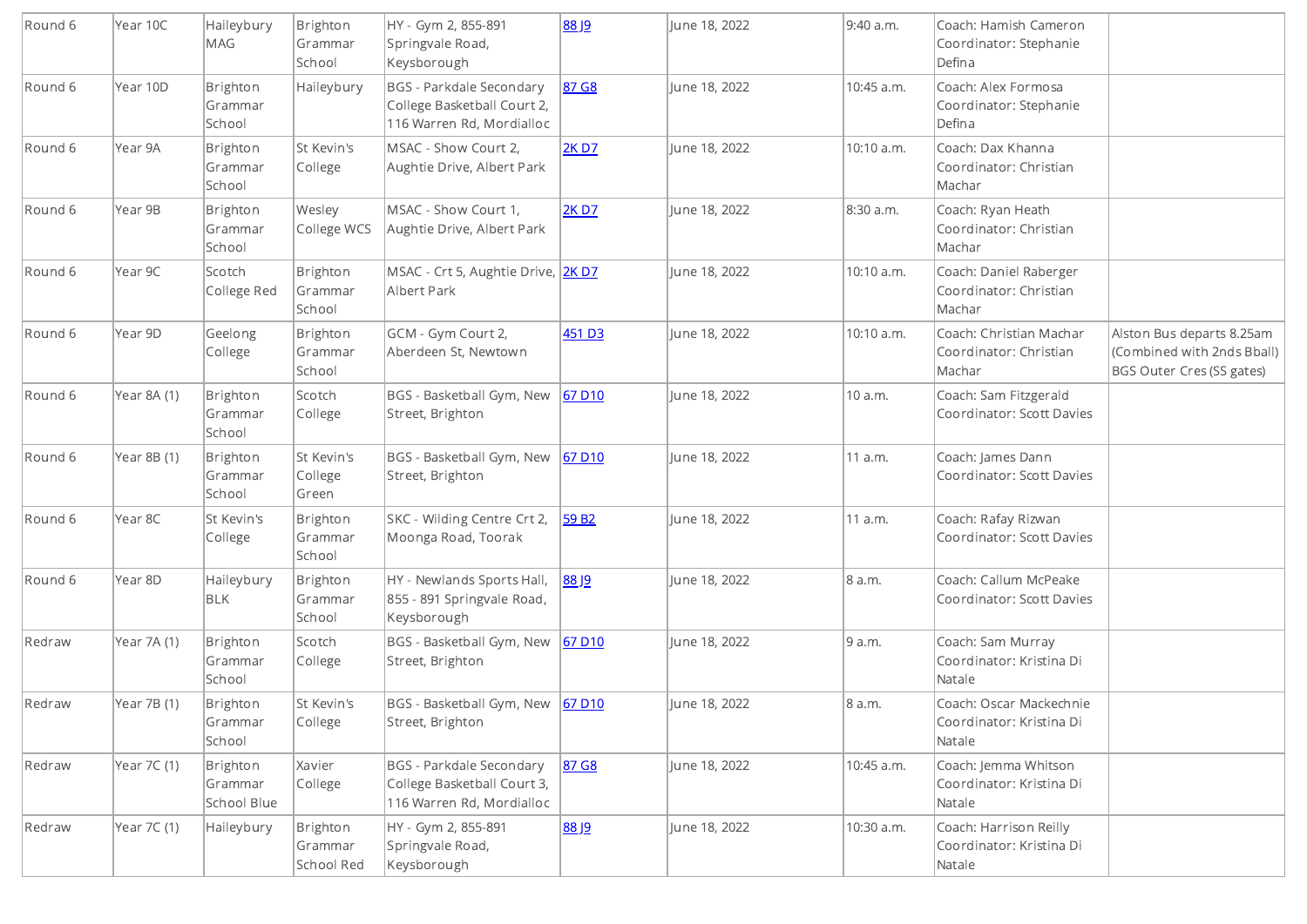| Redraw | 'Year 7D | Brighton | ' Caulfield | BGS - Parkdale Secondary   87 G8       | llune 18, 2022 | '10:45 a.m. | Coach: Kristina Di Natale |  |
|--------|----------|----------|-------------|----------------------------------------|----------------|-------------|---------------------------|--|
|        |          | .Grammar | l Grammar   | College Basketball Court 1, 1          |                |             | Coordinator: Kristina Di  |  |
|        |          | School   |             | School CWH   116 Warren Rd, Mordialloc |                |             | Natale                    |  |

## APS Football

| Round   | Level     | Home/Bye                             | Away                           | <b>Venue</b>                                                     | Melway             | Date          | <b>Time</b> | Staff                                                                  | <b>Transport</b>                                       |
|---------|-----------|--------------------------------------|--------------------------------|------------------------------------------------------------------|--------------------|---------------|-------------|------------------------------------------------------------------------|--------------------------------------------------------|
| Round 6 | 1st XVIII | <b>Brighton</b><br>Grammar<br>School | <b>BYE</b>                     |                                                                  |                    |               |             |                                                                        |                                                        |
| Redraw  | 2nds      | <b>Brighton</b><br>Grammar<br>School | <b>BYE</b>                     |                                                                  |                    |               |             |                                                                        |                                                        |
| Redraw  | 3rds      | Brighton<br>Grammar<br>School        | St Kevin's<br>College<br>Green | BGS - Crowther Oval, 90<br>Outer Crescent, Brighton              | 67 D <sub>10</sub> | June 18, 2022 | 12:30 p.m.  | Coach: Harry Matthews<br>Coordinator: Rhys Fraser-<br>White            |                                                        |
| Redraw  | 4ths      | Scotch<br>College                    | Brighton<br>Grammar<br>School  | SC - Meares Oval, Morrison 59 C2<br>St, Hawthorn                 |                    | June 18, 2022 | 8 a.m.      | Coach: Josh Duscher, Luke<br>Langdon Coordinator: Rhys<br>Fraser-White |                                                        |
| Redraw  | 5ths      | Geelong<br>College                   | Brighton<br>Grammar<br>School  | GCS - Mackie Oval, Talbot<br>Street, Newtown                     | 451 G5             | June 18, 2022 | 11:30 a.m.  | Coach: Jake Turner<br>Coordinator: Rhys Fraser-<br>White               | Alston Bus departs 9.45am<br>BGS Outer Cres (SS gates) |
| Redraw  | Year 10A  | Xavier<br>College                    | Brighton<br>Grammar<br>School  | XC - Roche Oval, Barkers<br>Road, Kew                            | 45 C7              | June 18, 2022 | 8:30 a.m.   | Coach: Christian Carnovale<br>Coordinator:                             |                                                        |
| Redraw  | Year 10B  | St Kevin's<br>College<br>Green       | Brighton<br>Grammar<br>School  | SKC - Oval No.2, Moonga<br>Road, Toorak                          | 59 B <sub>2</sub>  | June 18, 2022 | 11:30 a.m.  | Coach: Andy Din<br>Coordinator:                                        |                                                        |
| Redraw  | Year 9B   | Caulfield<br>Grammar<br>School       | Brighton<br>Grammar<br>School  | CAUL - Lum Reserve West,<br>231 - 259 Lum Road,<br>Wheelers Hill | 71 F11             | June 18, 2022 | 8 a.m.      | Coach: Ben White. Declan<br>Adams Coordinator: Ben<br>White            |                                                        |
| Redraw  | Year 9C/D | Brighton<br>Grammar<br>School        | St Kevin's<br>College GR       | BGS - Crowther Oval, 90<br>Outer Crescent, Brighton              | 67 D <sub>10</sub> | June 18, 2022 | 10:50 a.m.  | Coach: Oscar Roberts<br>Coordinator: Ben White                         |                                                        |
| Redraw  | Year 8A   | Brighton<br>Grammar<br>School        | <b>BYE</b>                     |                                                                  |                    |               |             |                                                                        |                                                        |
| Redraw  | Year 8B   | Brighton<br>Grammar<br>School        | St Kevin's<br>College Blue     | BGS - Crowther Oval, 90<br>Outer Crescent, Brighton              | 67 D10             | June 18, 2022 | 8 a.m.      | Coach: Ben Fisher<br>Coordinator: George<br>Neophytou                  |                                                        |
| Redraw  | Year 7A   | Brighton<br>Grammar<br>School        | Wesley<br>College              | BGS - Crowther Oval, 90<br>Outer Crescent, Brighton              | 67 D <sub>10</sub> | June 18, 2022 | 9:30 a.m.   | Coaches: Tim Marshall &<br>Will Ashcroft Coordinator:<br>Tim Marshall  |                                                        |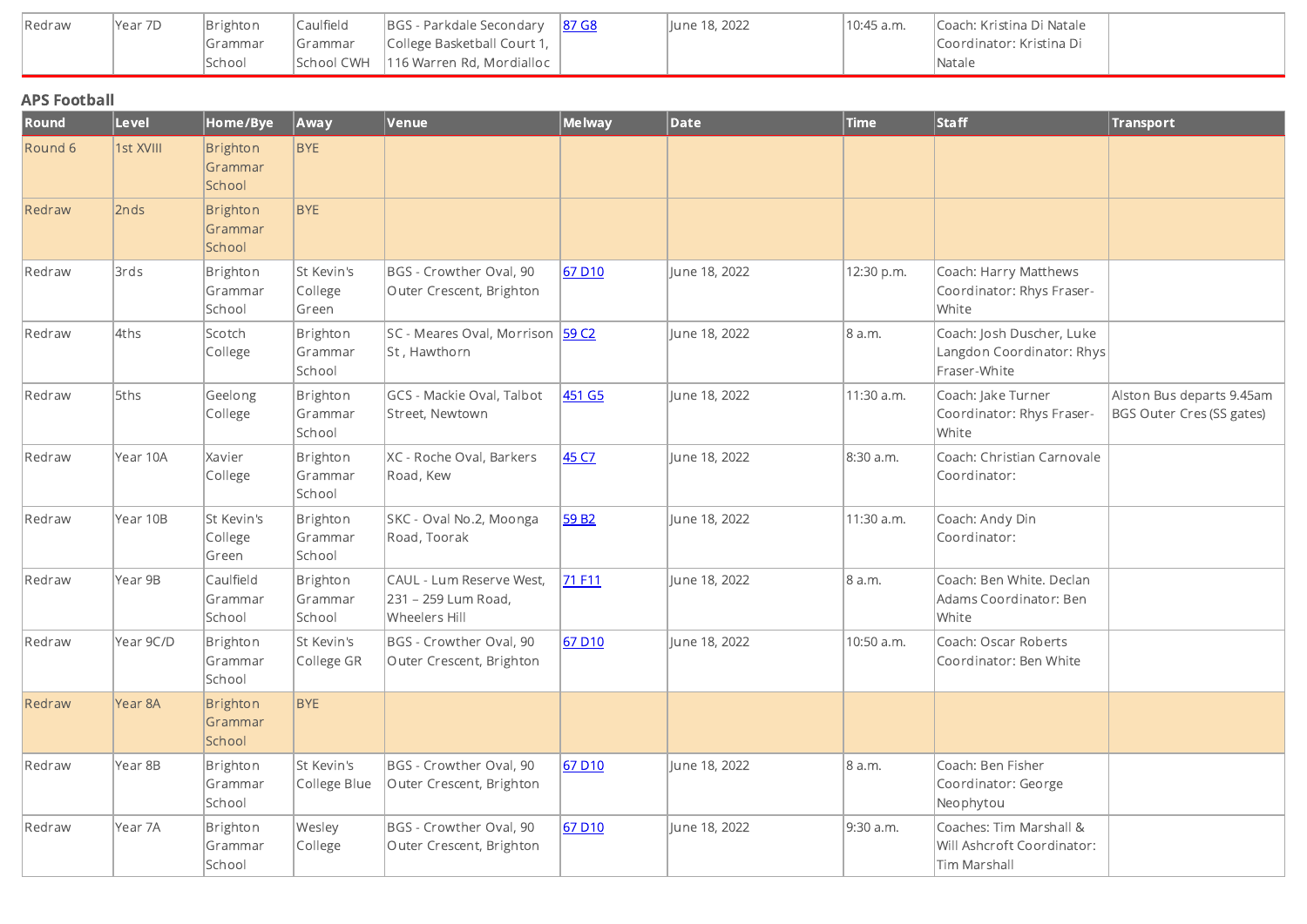| Redraw | Year 7C/D | Xavier  | Brighton       | XC - Burke Hall, Studley        | 2D H11 | June 18, 2022 | 8 a.m. | Coaches: Harry Long &    |  |
|--------|-----------|---------|----------------|---------------------------------|--------|---------------|--------|--------------------------|--|
|        |           | College | <b>Grammar</b> | <b>Oval, Studley Park Road,</b> |        |               |        | lordy Segar Coordinator: |  |
|        |           |         | School         | Kew                             |        |               |        | Tim Marshall             |  |

### APS Hockey

| Round   | Level          | Home/Bye                                                   | Away                               | <b>Venue</b>                                                                 | Melway | <b>Date</b>   | <b>Time</b> | <b>Staff</b>                                                                                  | <b>Transport</b>                                       |
|---------|----------------|------------------------------------------------------------|------------------------------------|------------------------------------------------------------------------------|--------|---------------|-------------|-----------------------------------------------------------------------------------------------|--------------------------------------------------------|
| Round 7 | 1sts           | Carey<br>Grammar<br>School                                 | Brighton<br>Grammar<br>School      | CY- Hawthorn Hockey<br>Centre Pitch 2, Auburn<br>Road, Hawthorn              | 59E3   | June 18, 2022 | 8:30 a.m.   | Coach: Brad Marais<br>Coordinator: Peter Bailes                                               |                                                        |
| Round 6 | 3rds/4ths      | <b>Brighton</b><br><del>Grammar</del><br><del>School</del> | <b>Xavier</b><br><b>College</b>    | <b>BGS - Brighton Secondary</b><br>College, Dendy Street,<br>Brighton        | $76+1$ | Hune 18, 2022 | 40:20 a.m.  | Coach: Brendan Redde <del>ll</del><br>Coordinator: Peter Bailes                               |                                                        |
| Round 6 | Inter A (9/10) | Brighton<br>Grammar<br>School                              | St Kevin's<br>College              | <b>BGS</b> - Brighton Secondary<br>College, Dendy Street,<br><b>Brighton</b> | 76 K1  | June 18, 2022 | 9:10 a.m.   | Coach: Matt Nettlefold,<br>Zach Adam Gedge, Oscar<br>Rochanakij Coordinator:<br>Simon Kessler |                                                        |
| Round 6 | Jun A (7/8)    | Brighton<br>Grammar<br>School                              | Wesley<br>College WCS              | <b>BGS</b> - Brighton Secondary<br>College, Dendy Street,<br><b>Brighton</b> | 76 K1  | June 18, 2022 | 8 a.m.      | Coach: Maxim Coste<br>Coordinator: Lisa Toomey                                                |                                                        |
| Round 6 | Jun B/C (7/8)  | Geelong<br>Grammar<br>School                               | Brighton<br>Grammar<br>School Blue | Stead Park Pitch 2, 190-216   432 C10<br>Princes Highway, Corio              |        | June 18, 2022 | 8:15 a.m.   | Coach: Dylan Goodger<br>Coordinator: Lisa Toomey                                              | Alston Bus departs 6.40am<br>BGS Outer Cres (SS gates) |
| Round 6 | Jun B/C (7/8)  | Brighton<br>Grammar<br><b>School Red</b>                   | <b>BYE</b>                         |                                                                              |        |               |             |                                                                                               |                                                        |

#### APS Soccer

| Round   | Level    | Home/Bye                                    | Away                          | <b>Venue</b>                                                 | Melway             | <b>Date</b>   | Time       | <b>Staff</b>                                           | Transport |
|---------|----------|---------------------------------------------|-------------------------------|--------------------------------------------------------------|--------------------|---------------|------------|--------------------------------------------------------|-----------|
| Round 6 | 1sts     | Brighton<br><b>Grammar</b><br>School        | Haileybury                    | BGS - Mitchell Oval, New<br>Street, Brighton                 | 67 D <sub>10</sub> | June 17, 2022 | 7 p.m.     | Coach: Kogu Sabaratnam<br>Coordinator: Zoe Schaffner   |           |
| Round 6 | 2nds     | Brighton<br><b>Grammar</b><br> School       | St Kevin's<br>College         | BGS - Mitchell Oval, New<br>Street, Brighton                 | 67 D <sub>10</sub> | June 17, 2022 | 5 p.m.     | Coach: Mwilye Sikanyika<br> Coordinator: Zoe Schaffner |           |
| Round 6 | 3rds     | Brighton<br>lGrammar<br> School             | Haileybury                    | BGS - Mitchell Oval, New<br>Street, Brighton                 | 67D10              | June 18, 2022 | 11:40 a.m. | Coach: Fin Livitsanis<br> Coordinator: Zoe Schaffner   |           |
| Round 6 | l4ths    | Haileybury<br><b>BLK</b>                    | Brighton<br>Grammar<br>School | HY - Orange Oval, 855-891<br>Springvale Road,<br>Keysborough | 88 9               | June 18, 2022 | 9:30 a.m.  | Coach: Nick Anson <br> Coordinator: Zoe Schaffner      |           |
| Round 6 | Year 10A | Brighton<br><b>Grammar</b><br><b>School</b> | Scotch<br>College             | BGS - Mitchell Oval, New<br>Street, Brighton                 | 67D10              | June 18, 2022 | 10:20 a.m. | lCoach: Lewis Panouris<br> Coordinator: Anna Ladas     |           |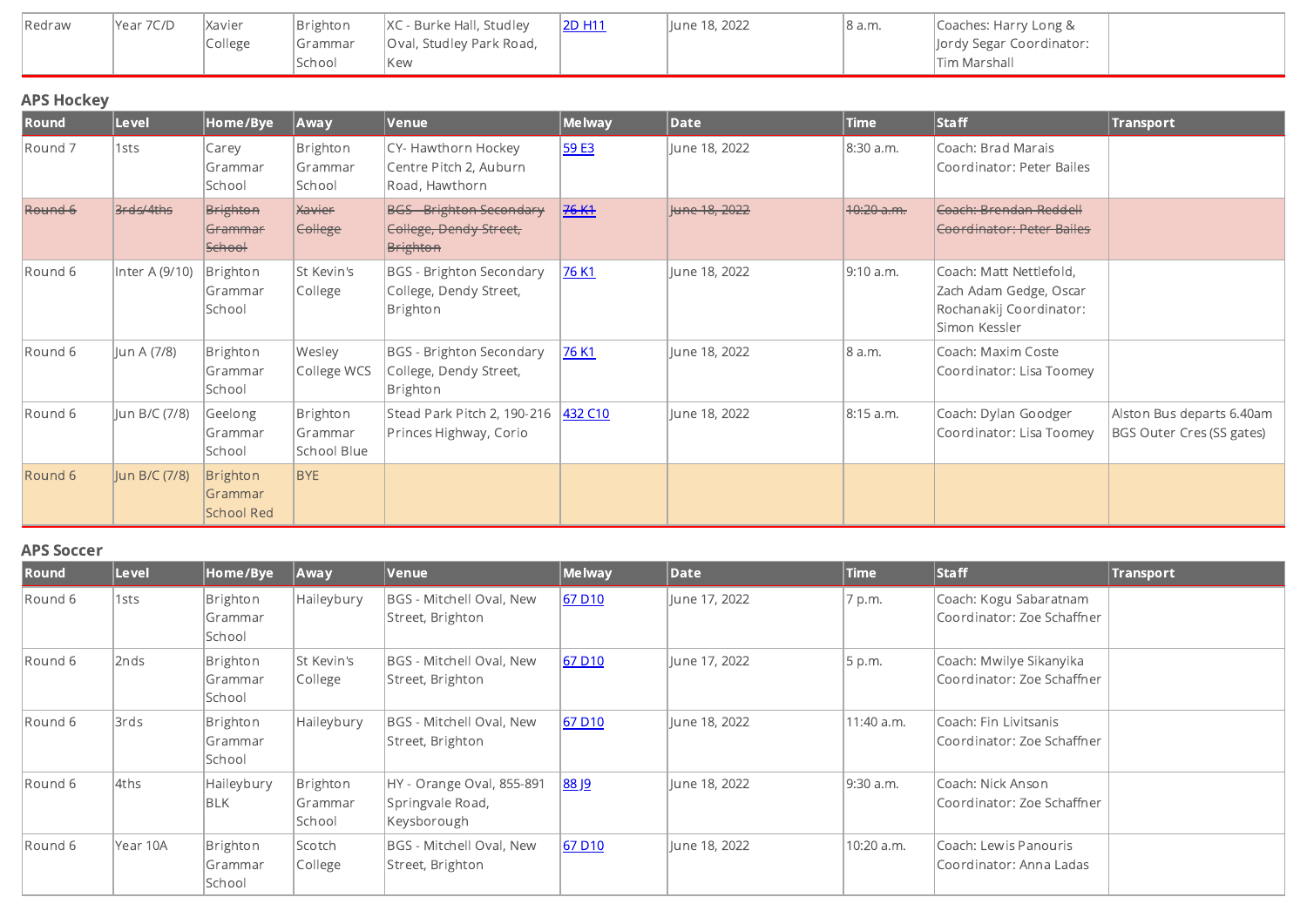| Round 6 | Year 10C/D | <b>St Kevin's</b><br>College            | Brighton<br>Grammar<br>School    | SKC - Tooronga Fields,<br>Soccer Pitch 3, 1009<br>Crescent Road, Glen Iris             | 59 G5              | June 18, 2022 | 10:45 a.m. | Coach: Oliver Cruse<br>Coordinator: Anna Ladas           |
|---------|------------|-----------------------------------------|----------------------------------|----------------------------------------------------------------------------------------|--------------------|---------------|------------|----------------------------------------------------------|
| Round 6 | Year 9A    | Wesley<br>College WCS                   | Brighton<br>Grammar<br>School    | WCW - Stewart North, 620<br>High Street Road, Glen<br>Waverley                         | 62 A12             | June 18, 2022 | 9:45 a.m.  | Coach: Declan Hayes<br>Coordinator: Bianca Li-Rosi       |
| Round 6 | Year 9B    | Brighton<br>Grammar<br>School           | Scotch<br>College                | BGS - Mitchell Oval, New<br>Street, Brighton                                           | 67 D <sub>10</sub> | lune 18, 2022 | 9:10 a.m.  | Coach: Lewis Panaouris<br>Coordinator: Bianca Li-Rosi    |
| Round 6 | Year 8A    | Wesley<br>College WCS                   | Brighton<br>Grammar<br>School    | WCW - Stewart North, 620<br>High Street Road, Glen<br>Waverley                         | 62 A12             | June 18, 2022 | 8:30 a.m.  | Coach: Semir Sevic<br>Coordinator: Jamie Watson          |
| Round 6 | Year 8B    | Melbourne<br><b>Grammar</b><br> School  | Brighton<br>Grammar<br>School    | MGS - Steele Oval, Bromby<br>Street, South Yarra                                       | 2L A2              | June 18, 2022 | 9:10 a.m.  | Coach: Ashad Ibrahim<br>Coordinator: Jamie Watson        |
| Round 6 | Year 8C    | Brighton<br>Grammar<br> School          | Xavier<br>College                | <b>BGS - Firbank Grammar</b><br>School - Pen-y-Bryn Oval,<br>Middle Crescent, Brighton | 67 E9              | June 18, 2022 | 9 a.m.     | Coach: Connor Hipwell<br>Coordinator: Jamie Watson       |
| Redraw  | Year 7A    | Brighton<br><b>Grammar</b><br>School    | <b>St Kevin's</b><br>College BL  | BGS - Mitchell Oval, New<br>Street, Brighton                                           | 67 D <sub>10</sub> | June 18, 2022 | 8 a.m.     | Coach: Ethan Baines<br>Coordinator: Shintaro<br>Nagayama |
| Redraw  | Year 7C/D  | Carey<br><b>Grammar</b><br>School       | Brighton<br>Grammar<br>School BL | CY - Carey Sports Complex- 32 C10<br>Bulleen, Rees Oval, 169<br>Bulleen Road, Bulleen  |                    | June 18, 2022 | 8:30 a.m.  | Coach: Matt Elliott<br>Coordinator: Shintaro<br>Nagayama |
| Redraw  | Year 7C/D  | <b>Brighton</b><br>Grammar<br>School RD | <b>BYE</b>                       |                                                                                        |                    |               |            |                                                          |

## Brighton Grammar School Rugby

| Round              | Level      | Home/Bye                      | Away                           | Venue                                                | Melway | Date          | <b>Time</b>  | Staff                                                                                           | <b>Transport</b> |
|--------------------|------------|-------------------------------|--------------------------------|------------------------------------------------------|--------|---------------|--------------|-------------------------------------------------------------------------------------------------|------------------|
| Round 7            | 1sts       | Brighton<br>Grammar<br>School | Geelong<br>Grammar<br>  School | BGS Wilson Reserve, Outer 67E10<br>Crescent          |        | June 18, 2022 | 11:30 a.m.   | Brighton Grammar School:<br>Coach: Josh Moore<br>Coordinator: Josh Moore                        |                  |
| Round <sub>7</sub> | 2nds       | Brighton<br>Grammar<br>School | Geelong<br>Grammar<br>  School | BGS Wilson Reserve, Outer 67E10<br>Crescent          |        | June 18, 2022 | 10:15 a.m.   | Brighton Grammar School:<br>Coach: Devon Nicholls &<br>Will Bullock Coordinator:<br>llosh Moore |                  |
| Round <sub>7</sub> | <b>U16</b> | Melbourne<br>High School      | Brighton<br>Grammar<br> School | Fawkner Park, Commercial 58 C4<br> Road, South Yarra |        | June 18, 2022 | $19:15$ a.m. | Brighton Grammar School:<br>Coach: Frank Ralogaivau<br>Coordinator: Will Graham                 |                  |